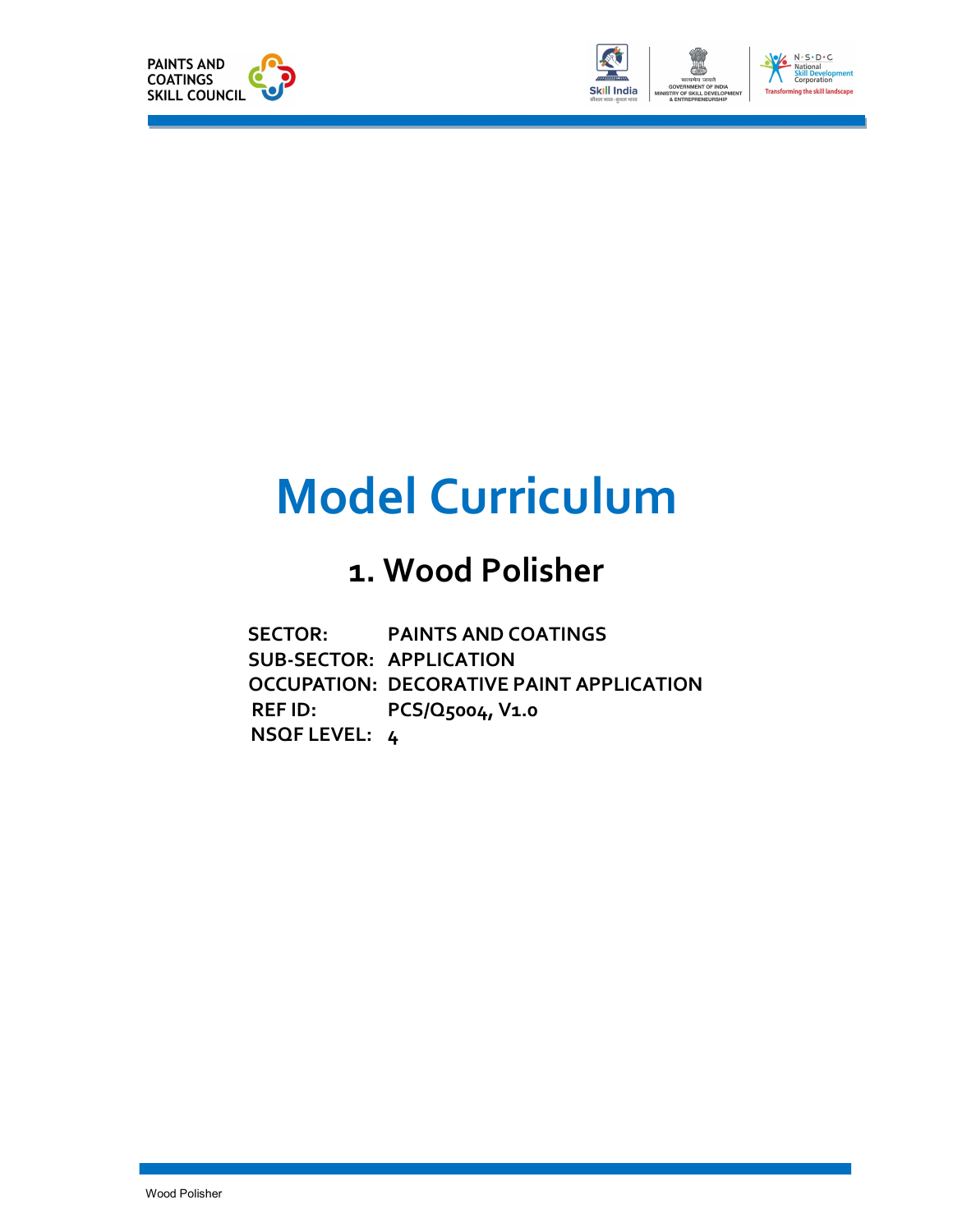



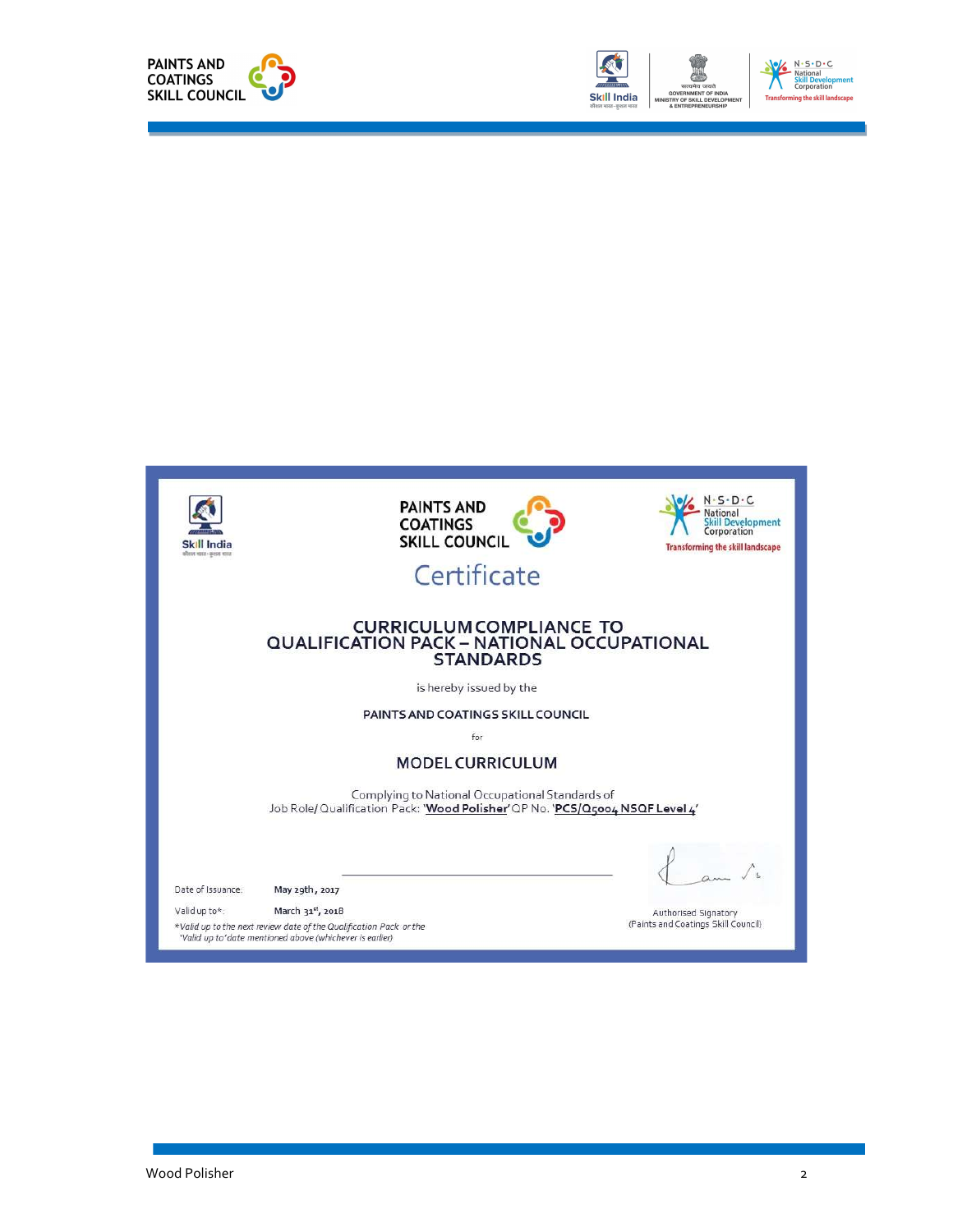



## TABLE OF CONTENTS

| 1. Curriculum                    | 01 |
|----------------------------------|----|
| 2. Trainer Prerequisites         | ο6 |
| 3. Annexure: Assessment Criteria | 07 |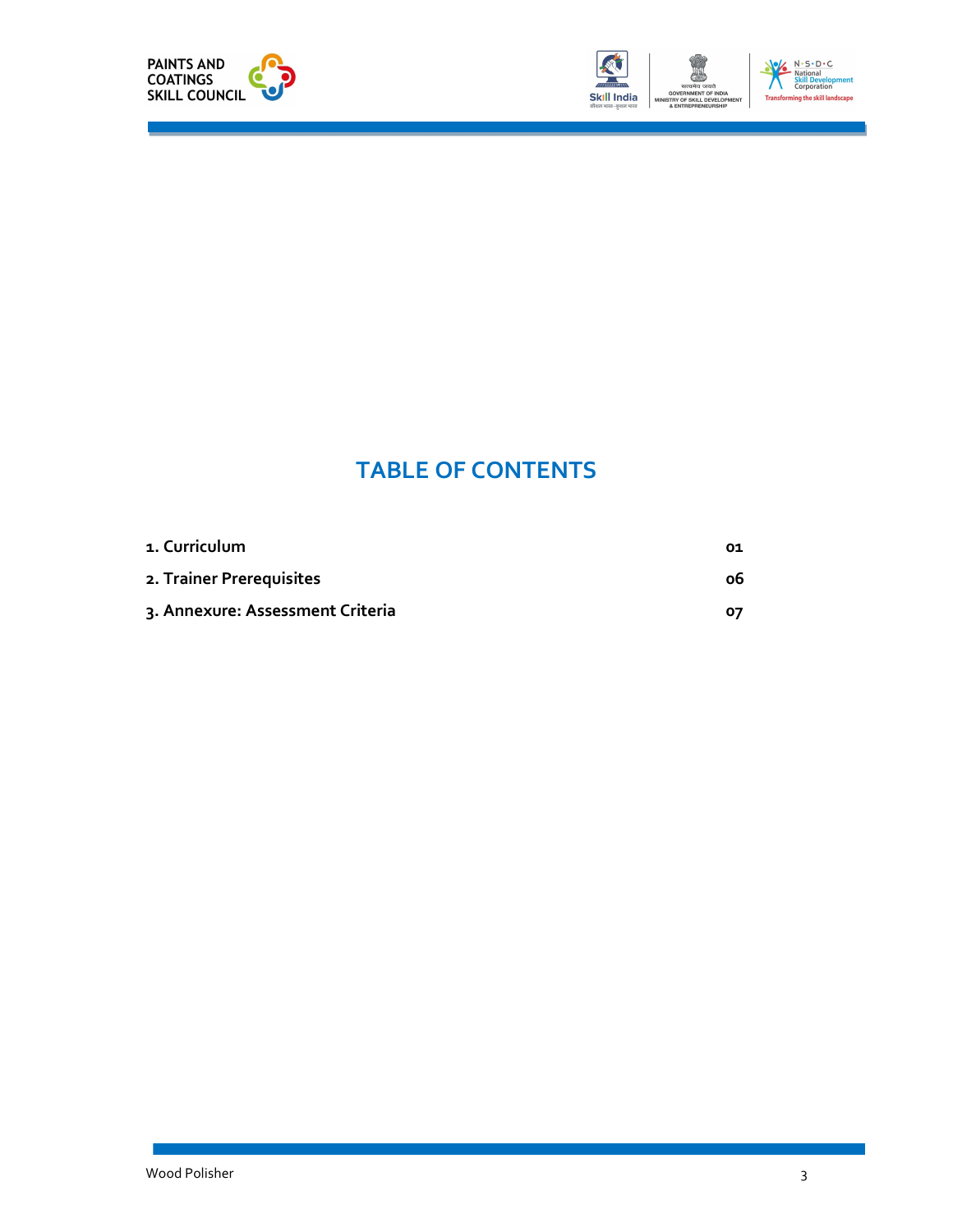



## Wood Polisher

#### CURRICULUM / SYLLABUS

This program is aimed at training candidates for the job of a "Wood Polisher", in the "Paints and Coatings" Sector/Industry and aims at building the following key competencies amongst the learner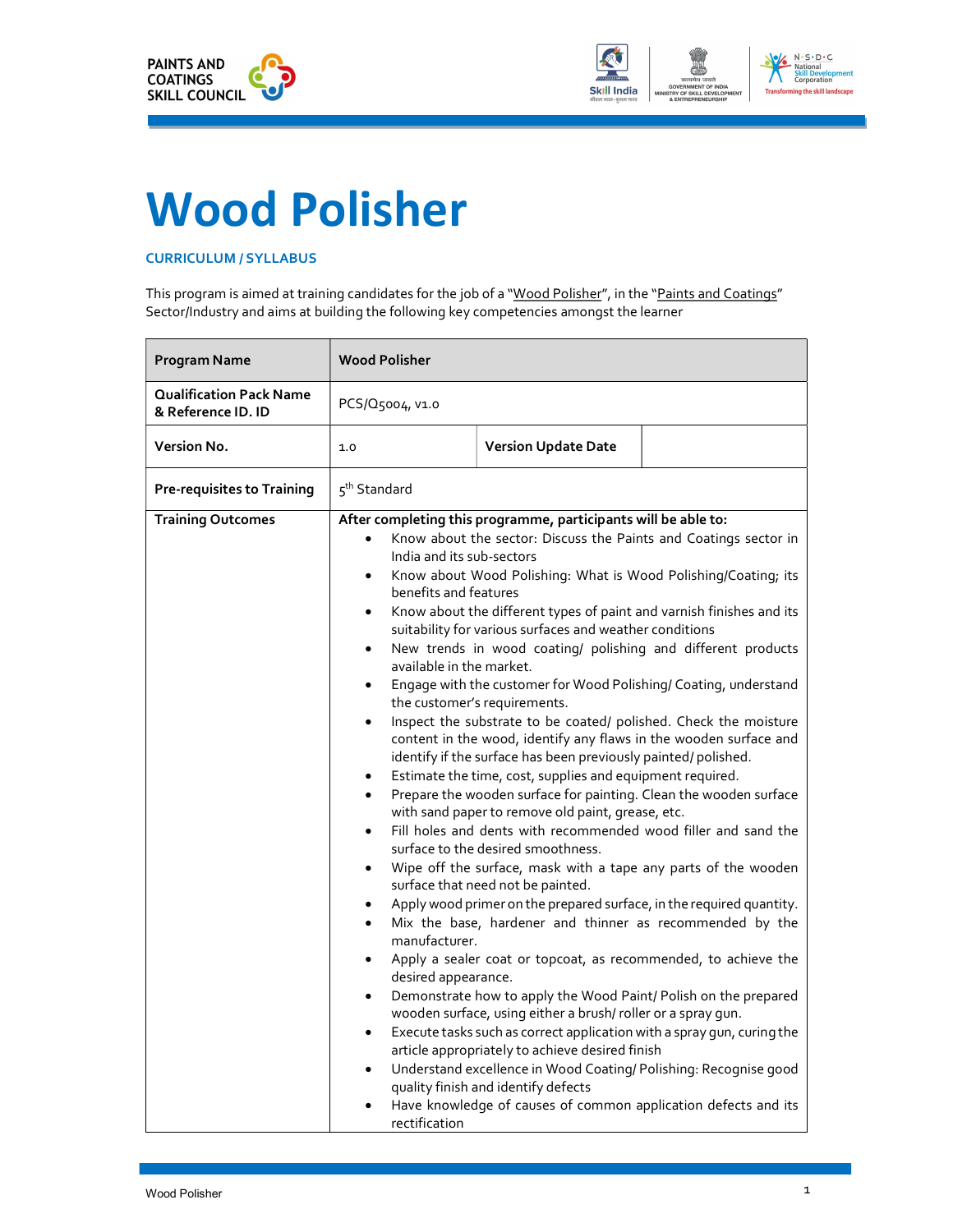



| Understand the customer profile, prepare and maintain invoice and<br>$\bullet$<br>accounts, comply with statutory requirements<br>Maintain tools, equipment and materials required: Identification and<br>$\bullet$<br>handling of tools and materials<br>Demonstrate various skills: Performance of behavioural,<br>٠<br>professional, technical and communication skills |
|----------------------------------------------------------------------------------------------------------------------------------------------------------------------------------------------------------------------------------------------------------------------------------------------------------------------------------------------------------------------------|
| Understand safety: Work in a safe manner without endangering your<br>$\bullet$<br>health and that of your colleagues                                                                                                                                                                                                                                                       |
| Significance of the maintaining the work area clean<br>٠                                                                                                                                                                                                                                                                                                                   |
| Safe disposal of waste and residual consumables as<br>per<br>٠<br>recommendation.                                                                                                                                                                                                                                                                                          |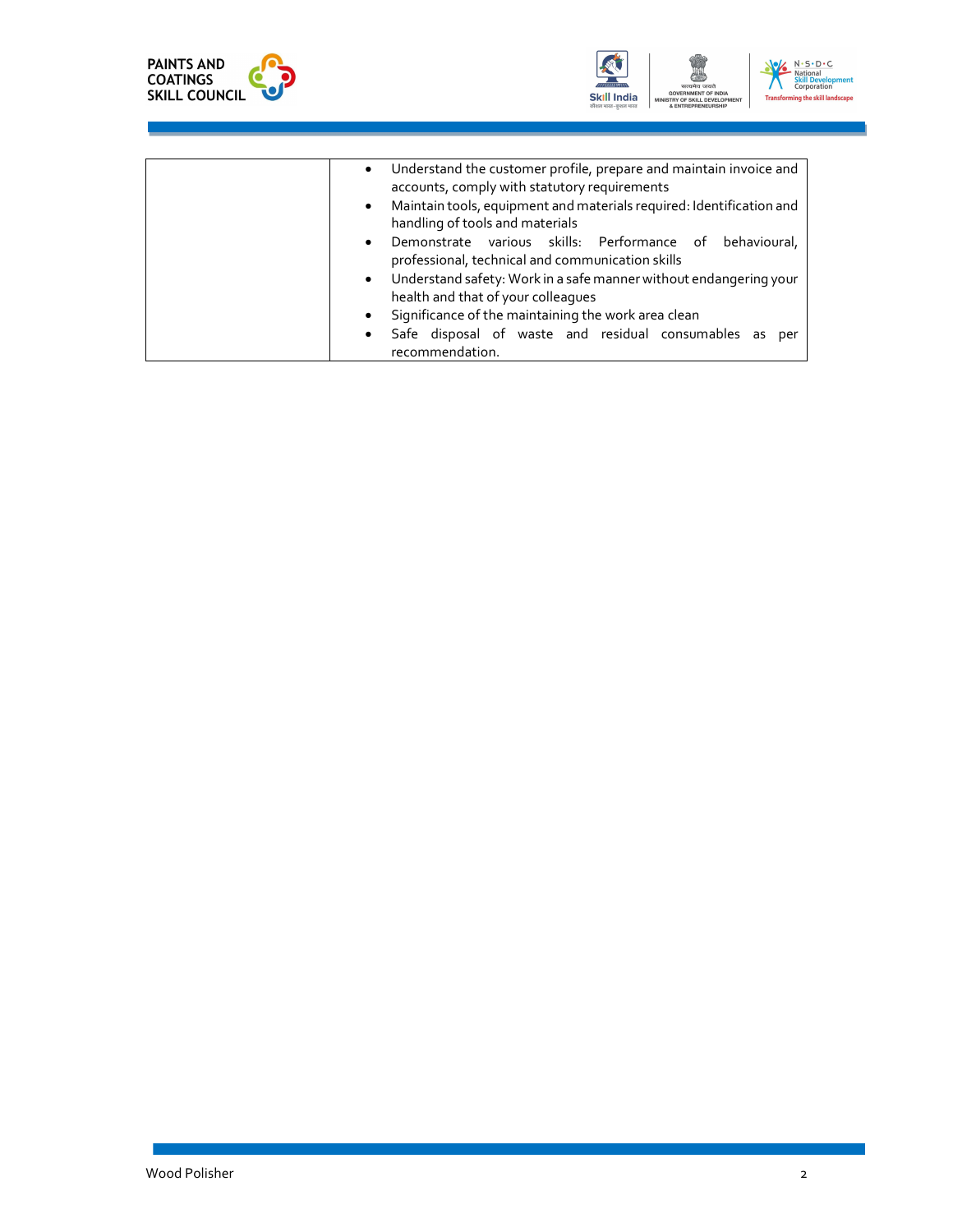



This course encompasses <u>6</u> out of <u>6</u> National Occupational Standards (NOS) of "Wood Polisher" Qualification Pack issued by "Paints and Coatings Skill Council".

| Sr.<br>No.     | Module                                                                                                                                                                                                       | <b>Key Learning Outcomes</b>                                                                                                                                                                                                                                                                                                                                                                                                                                                                                                                                                                                                                                                                                                                                                      | Equipment<br>Required                                                                                                                                                                                                                            |
|----------------|--------------------------------------------------------------------------------------------------------------------------------------------------------------------------------------------------------------|-----------------------------------------------------------------------------------------------------------------------------------------------------------------------------------------------------------------------------------------------------------------------------------------------------------------------------------------------------------------------------------------------------------------------------------------------------------------------------------------------------------------------------------------------------------------------------------------------------------------------------------------------------------------------------------------------------------------------------------------------------------------------------------|--------------------------------------------------------------------------------------------------------------------------------------------------------------------------------------------------------------------------------------------------|
| 1              | Introduction<br><b>Theory Duration</b><br>(hh:mm)<br>04:00<br><b>Practical Duration</b><br>(hh:mm)<br>00:00<br><b>Corresponding NOS</b><br>Code<br>Bridge Module                                             | Understand General Discipline in the class<br>room (Do's & Don'ts)<br>Understand the scope of the Paints and<br>$\bullet$<br>Coatings sector in India with its sub sectors<br>Understand the Wood Polishing/ Coating<br>segment<br>Understand the role of a Wood Polisher/<br>$\bullet$<br>Coater in the industry<br>Advantages and benefits and features of<br>different wood coatings as well as its<br>shortcomings<br>Learn and Practice Basic skills of<br>communication                                                                                                                                                                                                                                                                                                     | Laptop, white<br>board, marker,<br>projector                                                                                                                                                                                                     |
| $\overline{2}$ | <b>Engage with customer</b><br>for Wood Polishing<br>service<br><b>Theory Duration</b><br>(hh:mm)<br>11:00<br><b>Practical Duration</b><br>(hh:mm)<br>10:00<br><b>Corresponding NOS</b><br>Code<br>PCS/N5006 | Understand what are Wood Polishes/<br>$\bullet$<br>Coatings, types, their characteristics and<br>where they are used<br>Compare and explain differences between<br>different wood polishes/ coating<br>Understand components of Wood Polish/<br>Coating and paint chemistry<br>Learn basics of how Wood Polishes/<br>Coatings are manufactured<br>Learn to study and understand customer<br>requirements and specifications for Wood<br>Polish/Coatings<br>Assess the type of wood to be polished/<br>$\bullet$<br>painted.<br>Check the flaws in the wood and moisture<br>$\bullet$<br>content of the wood.<br>Inspect wood for any old paint, oil, grease<br>$\bullet$<br>etc.<br>Understand and describe different finish<br>specifications in Wood Polish/<br>and<br>Coatings | Laptop, white<br>board, marker,<br>projector, first aid<br>kit.<br>Different types of<br>wood used for<br>painting.<br>Moisture content<br>measuring meter                                                                                       |
| 3              | <b>Prepare and paint or</b><br>polish the wooden<br>surface<br><b>Theory Duration</b><br>(hh:mm)<br>30:00<br><b>Practical Duration</b><br>(hh:mm)<br>55:00<br><b>Corresponding NOS</b><br>Code               | Clean and sand the wood surface with<br>$\bullet$<br>recommended sand paper to remove old<br>paint/ polish, grease, etc.<br>Apply Wood Filler to fill holes, dents, if any,<br>Sand the wooden surface to the required<br>smoothness<br>Wipe off dust or residue from the surface,<br>mask any parts of the wooden surface not<br>requiring polish/ paint, with a masking<br>tape.<br>Apply Wood Primer on the surface, as per<br>$\bullet$<br>the manufacturer's recommendation.<br>Mix the paint, hardener and thinner in the<br>$\bullet$<br>ratio recommended by the manufacturer.                                                                                                                                                                                            | white<br>Laptop,<br>board,<br>marker,<br>projector<br>booth/<br>Spray<br>painting area<br>Sand<br>paper<br>and<br>cotton rag.<br>Wood<br>Filler<br>and<br>Wood Primer, with<br>appropriate<br>hardener<br>and<br>thinner (if required).<br>Brush |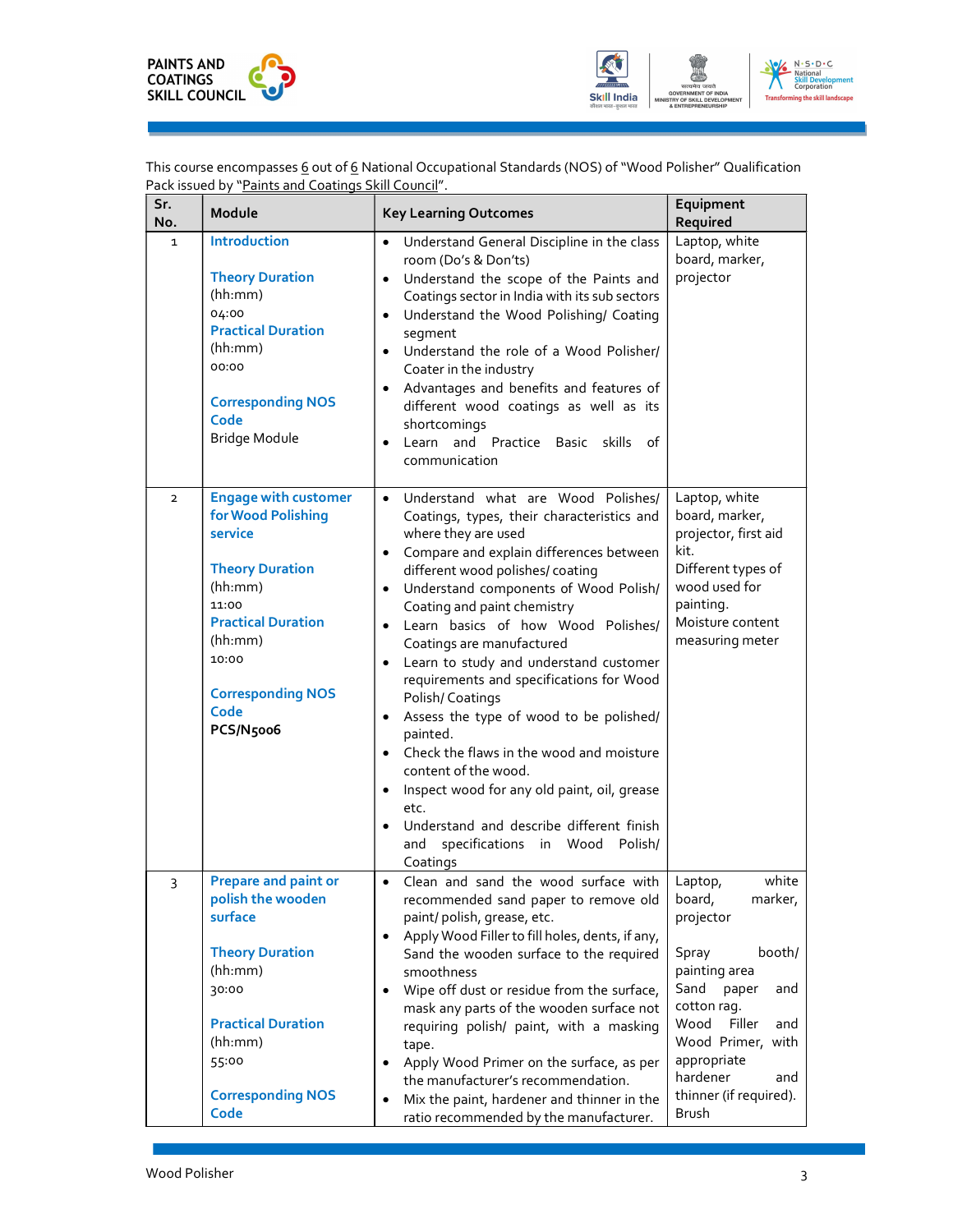





| Sr.<br>No. | Module                                                                                                                                                                                                                  | <b>Key Learning Outcomes</b>                                                                                                                                                                                                                                                                                                                                                                                                                                                                                                                                                       | Equipment<br>Required                                                                                                                                                                                                                                    |
|------------|-------------------------------------------------------------------------------------------------------------------------------------------------------------------------------------------------------------------------|------------------------------------------------------------------------------------------------------------------------------------------------------------------------------------------------------------------------------------------------------------------------------------------------------------------------------------------------------------------------------------------------------------------------------------------------------------------------------------------------------------------------------------------------------------------------------------|----------------------------------------------------------------------------------------------------------------------------------------------------------------------------------------------------------------------------------------------------------|
|            | PCS/N5007                                                                                                                                                                                                               | Apply paint/ polish on the wood surface<br>with a brush/ spray gun to achieve the<br>recommended dry film thickness and<br>appearance.<br>different<br>Discuss the<br>methods for<br>application - brush and spray<br>Relative merits and demerits of different<br>methods of application<br>Learn to inspect substrates and the<br>importance of such inspection<br>Learn to identify defects and problems of<br>the prepared wood surface and how these<br>can be overcome<br>Learn the importance of following<br>standard operating procedures of wood<br>polishing/coating    | Spray gun<br>Stirrer<br>Wood<br>Sealer<br>or<br>Clear topcoat with<br>appropriate<br>hardener<br>and<br>thinner<br>Test instruments<br>PPE's<br>Goggles<br>Solvent Mask<br><b>Hand Gloves</b><br><b>Protective Coverall</b><br>Safety shoes<br>Ear plugs |
| 4          | <b>Conduct entrepreneurial</b><br>activities for decorative<br>painting<br><b>Theory Duration</b><br>(hh:mm)<br>25:00<br><b>Practical Duration</b><br>(hh:mm)<br>49:00<br><b>Corresponding NOS</b><br>Code<br>PCS/N5012 | profile<br>• Understand<br>customer<br>by<br>conducting a survey of the nearby projects<br>- both commercial and residential - to<br>identify prospective customers<br>Understand market trends and seasonal<br>demand<br>Advertise, distribute pamphlets, tie up<br>with dealer shops for marketing painting/<br>polishing service.<br>Build customer loyalty and get word of<br>mouth publicity<br>Maintain proper accounts of income and<br>expense.<br>Maintain inventory.<br>Generate customer invoice.<br>Comply with legal requirements.<br>Comply with safety regulations. | Laptop, white<br>board, marker,<br>projector<br>Computer<br>Accounting<br>Software<br>PPE's<br>Goggles<br>Solvent Mask<br><b>Hand Gloves</b><br><b>Protective Coverall</b><br>Safety shoes<br>Ear plugs                                                  |
| 6          | Co-ordinate with<br>colleagues and/or<br>customers<br><b>Theory Duration</b><br>(hh:mm)<br>08:00<br><b>Practical Duration</b><br>(hh:mm)<br>04:00<br><b>Corresponding NOS</b><br>Code<br>PCS/N9901                      | Understand customer requirements and<br>specifications<br>Learn about various performance<br>indicators, meaning of targets ad<br>timelines and how to communicate about<br>these with your colleagues and customers<br>Learn appropriate behavioural skills whilst<br>dealing with colleagues/co-workers<br>Learn how you can contribute to<br>improving customer satisfaction                                                                                                                                                                                                    | Laptop, white<br>board, marker,<br>projector                                                                                                                                                                                                             |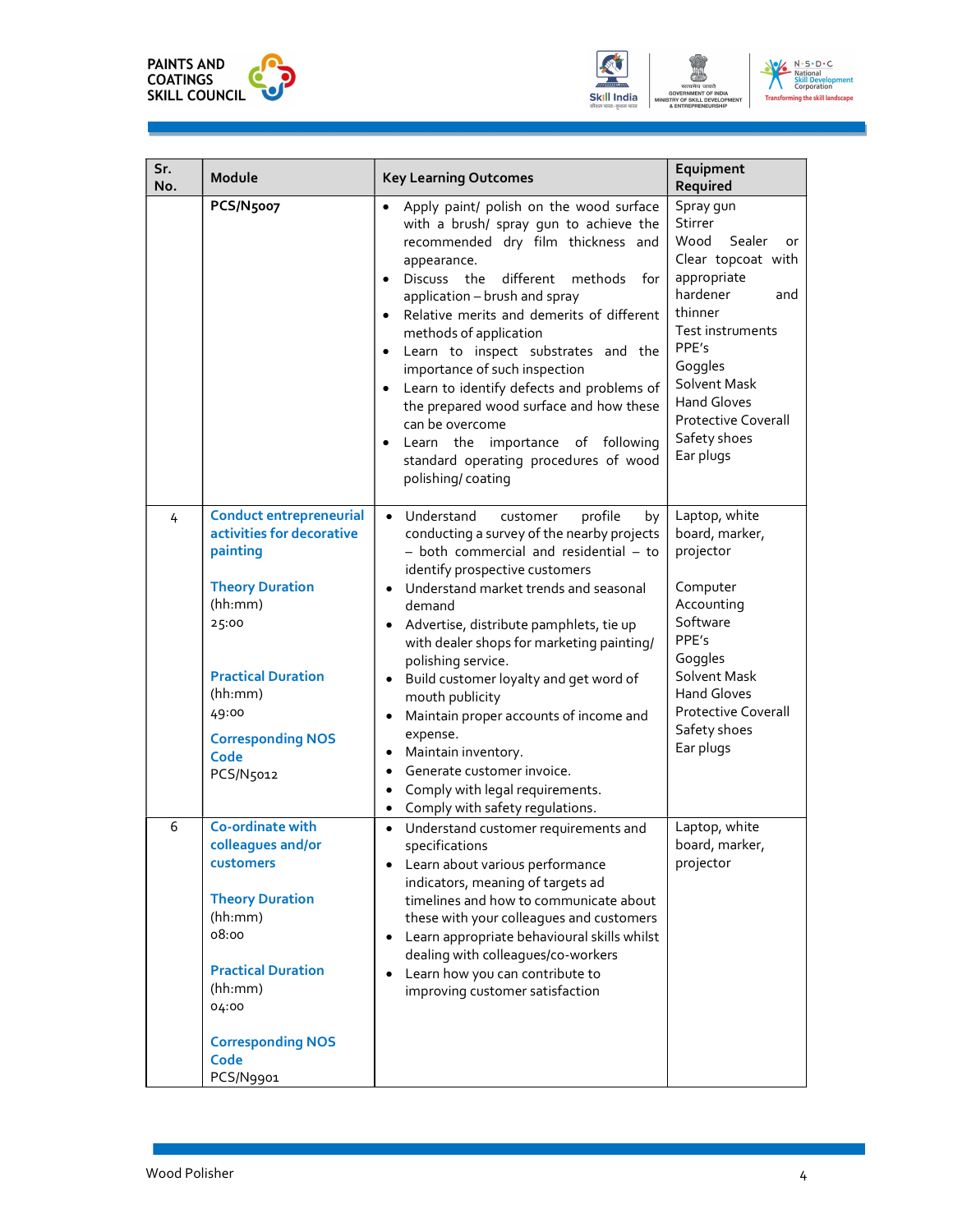





| Sr.<br>No.     | Module                                                                                                                                                                                                                                             | <b>Key Learning Outcomes</b>                                                                                                                                                                                                                                                                                                                                                                                                                                                                                                                                                                                                                                                       | Equipment<br>Required                        |
|----------------|----------------------------------------------------------------------------------------------------------------------------------------------------------------------------------------------------------------------------------------------------|------------------------------------------------------------------------------------------------------------------------------------------------------------------------------------------------------------------------------------------------------------------------------------------------------------------------------------------------------------------------------------------------------------------------------------------------------------------------------------------------------------------------------------------------------------------------------------------------------------------------------------------------------------------------------------|----------------------------------------------|
| $\overline{7}$ | <b>Maintain standards of</b><br>product / service quality<br><b>Theory Duration</b><br>(hh:mm)<br>12:00<br><b>Practical Duration</b><br>(hh:mm)<br>10:00<br><b>Corresponding NOS</b><br>Code                                                       | • Learn about quality requirements for<br>Wood Coating process<br>• Understand how quality is defined, various<br>tests and their acceptance criteria, and<br>how standards can be achieved<br>Learn about various equipment used for<br>quality tests and how to use them<br>Learn to meet and exceed quality<br>requirements of a customer                                                                                                                                                                                                                                                                                                                                       | Laptop, white<br>board, marker,<br>projector |
| 8              | PCS/N9902<br><b>Maintain OH&amp;S</b><br>standards and follow<br>environmental<br><b>standards</b><br><b>Theory Duration</b><br>(hh:mm)<br>06:00<br><b>Practical Duration</b><br>(hh:mm)<br>16:00<br><b>Corresponding NOS</b><br>Code<br>PCS/N9903 | • Learn about health hazards of chemicals<br>used in Wood Coating process as well as<br>Wood Coating materials<br>• Learn the use and importance of personal<br>protective equipment<br>· Learn to handle chemical,<br>Wood<br>materials, tools and equipment in a safe<br>manner<br>Minimising risks of inhalation injury<br>Become aware of hazards in Wood<br>$\bullet$<br>Coating<br>process<br>and<br>how<br>to<br>prevent/eliminate them<br>• Understand methods and precautions to<br>be taken for safe disposal of waste<br>generated in the coating process<br>Learn about safety signs in a plant<br>$\bullet$<br>environment and how to interpret and<br>adhere to them | Laptop, white<br>board, marker,<br>projector |
|                | <b>Total Duration</b><br><b>Theory Duration</b><br>96:00                                                                                                                                                                                           | Unique Equipment Required:<br>First aid kit                                                                                                                                                                                                                                                                                                                                                                                                                                                                                                                                                                                                                                        |                                              |
|                | <b>Practical Duration</b><br>144:00                                                                                                                                                                                                                |                                                                                                                                                                                                                                                                                                                                                                                                                                                                                                                                                                                                                                                                                    |                                              |

Grand Total Course Duration: 240Hours, 0 Minutes

(This syllabus/ curriculum has been approved by Paints and Coatings Skill Council)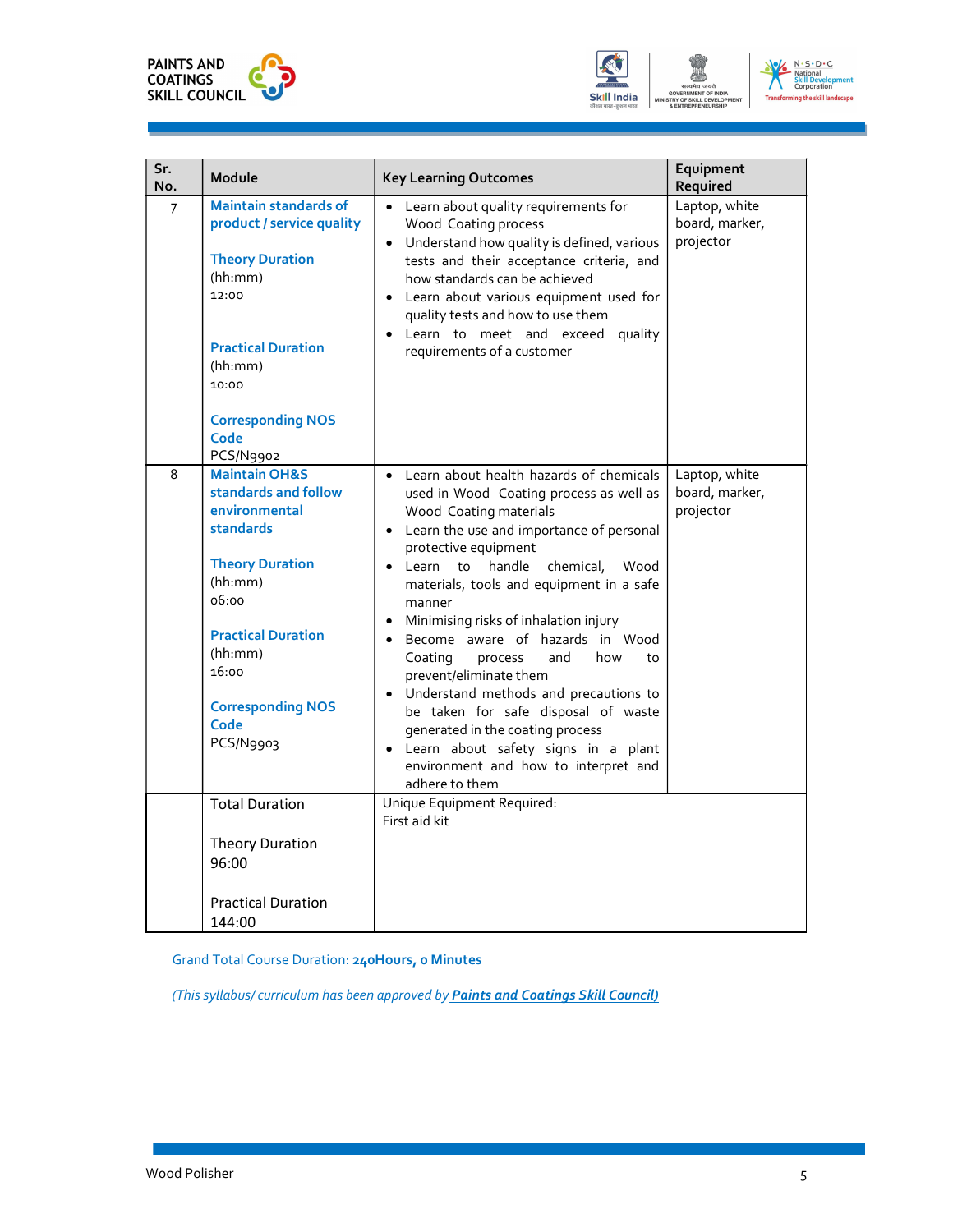



#### Trainer Prerequisites for Job role: "Wood Polisher" mapped to Qualification Pack: "PCS/Q5004, v1.0"

| Sr.<br>No.    | Area           | <b>Details</b>                                                                  |
|---------------|----------------|---------------------------------------------------------------------------------|
| $\mathbf{1}$  | Description    | A Wood Polisher is an individual who assesses the surface quality of the wood,  |
|               |                | advises the customer for any pre-treatment, prepares and cleans it, and then    |
|               |                | paints it using appropriate coatings, polishes and tools to achieve the desired |
|               |                | finish as per company's standards or customer's requirement.                    |
| $\mathcal{L}$ | Personal       | A Wood Polisher should be able to undertake physical labour; work in a paint-   |
|               | Attributes     | redolent environment, have good eye-sight and no colour blindness and work      |
|               |                | in all types of weather conditions.                                             |
| 3             | Minimum        | 12 <sup>th</sup> standard                                                       |
|               | Educational    |                                                                                 |
|               | Qualifications |                                                                                 |
| 4a            | Domain         | Certified for Job Role: "Wood Polisher" mapped to QP: "PCS/Q5004, v1.0".        |
|               | Certification  | Minimum accepted score is 80%                                                   |
| 4b            | Platform       | Recommended that the Trainer is certified for the Job Role: "Trainer", mapped   |
|               | Certification  | to the Qualification Pack: "SSC/Q1402". Minimum accepted % as per               |
|               |                | respective SSC quidelines is 80%.                                               |
|               | Experience     | 2-year experience in paint industry.                                            |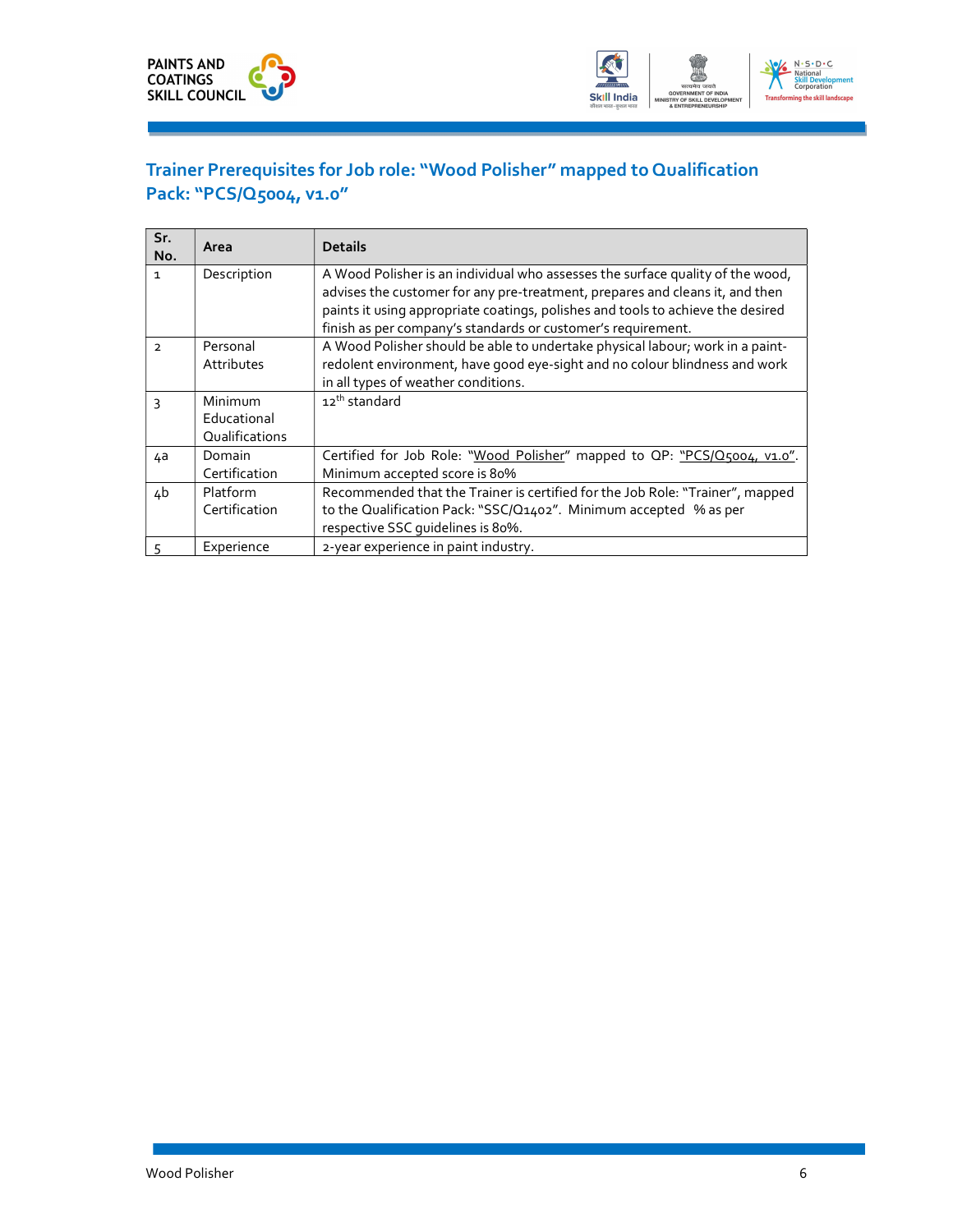



| <b>Assessment Criteria</b>  |                            |
|-----------------------------|----------------------------|
| Job Role                    | <b>Wood Polisher</b>       |
| <b>Qualification Pack</b>   | $ PCS/Q$ 5004, V1.0        |
| <b>Sector Skill Council</b> | <b>Paints and Coatings</b> |

| Sr. No. | <b>Guidelines for Assessment</b>                                                                                                                                                                                                                                                            |
|---------|---------------------------------------------------------------------------------------------------------------------------------------------------------------------------------------------------------------------------------------------------------------------------------------------|
|         | Criteria for assessment for each Qualification Pack will be created by the Sector Skill Council. Each<br>Performance Criteria (PC) will be assigned marks proportional to its importance in NOS. SSC will also lay<br>down proportion of marks for Theory and Skills Practical for each PC. |
|         | The assessment for the theory part will be based on knowledge bank of questions created by the SSC.                                                                                                                                                                                         |
|         | Individual assessment agencies will create unique question papers for theory part for each candidate at<br>each examination/training centre (as per assessment criteria below)                                                                                                              |
|         | Individual assessment agencies will create unique evaluations for skill practical for every student at each<br>examination/training canter based on this criteria                                                                                                                           |
|         | To pass the Qualification Pack, every trainee should score a minimum of 60% in each NOS                                                                                                                                                                                                     |
| 6       | In case of successfully passing only certain number of NOS's, the trainee is eligible to take subsequent<br>assessment on the balance NOS's to pass the Qualification Pack.                                                                                                                 |

|                                            | PCS/N5006 Engage with customer for wood paint application service                                          |                                       |        |              |                            |
|--------------------------------------------|------------------------------------------------------------------------------------------------------------|---------------------------------------|--------|--------------|----------------------------|
|                                            | Performance Criteria                                                                                       | <b>Total</b><br><b>Marks</b><br>(300) | Out of | Theory       | <b>Skills</b><br>Practical |
| Engaging<br>with<br>the<br>customer        | PC1. check with customer about the<br>appropriate time for visit<br>PC2. visit customers' home or business |                                       | 2.5    | $\mathbf{1}$ | 1.5                        |
|                                            | premises                                                                                                   |                                       | 2.5    | $\mathbf{1}$ | 1.5                        |
|                                            | PC3. note down customer's requirements of<br>colour, finish, filling, low-VOC, etc.                        |                                       | 5.5    | $\mathbf{1}$ | 4.5                        |
| Inspecting                                 | PC4. assess the type of wood to be painted                                                                 |                                       | 2.5    | $\mathbf{1}$ | 1.5                        |
| surface to be<br>painted<br>or<br>polished | PC5. check moisture content of the wood to<br>assess too dry or too wet                                    |                                       | 2.5    | $\mathbf{1}$ | 1.5                        |
|                                            | PC6. find if there is any flaw in the wood e.g.<br>scratches, dents, etc. To be filled                     |                                       | 1.5    | $\mathbf{1}$ | 0.5                        |
|                                            | PC7. inspect the wood if it has paint, oil,<br>grease, etc., on its surface                                | 50                                    | 5.5    | $\mathbf{1}$ | 4.5                        |
|                                            | PC8. determine the effort required for<br>preparing the surface, painting<br>and<br>polishing              |                                       | 5.5    | $\mathbf{1}$ | 4.5                        |
|                                            | PC9. measure area and dimensions to be<br>painted                                                          |                                       | 5.5    | $\mathbf{1}$ | 4.5                        |
| Estimating                                 | PC10. calculate material, chemical, tools<br>and equipment requirements, for the job                       |                                       | 5.5    | 1            | 4.5                        |
| time,<br>cost,<br>supplies and             | PC11. Provide and agree on estimated cost<br>and time required for the job to customer                     |                                       | 5.5    | $\mathbf{1}$ | 4.5                        |
| equipment<br>required                      | PC12. respond to customers' questions and<br>concerns                                                      |                                       | 5.5    | $\mathbf{1}$ | 4.5                        |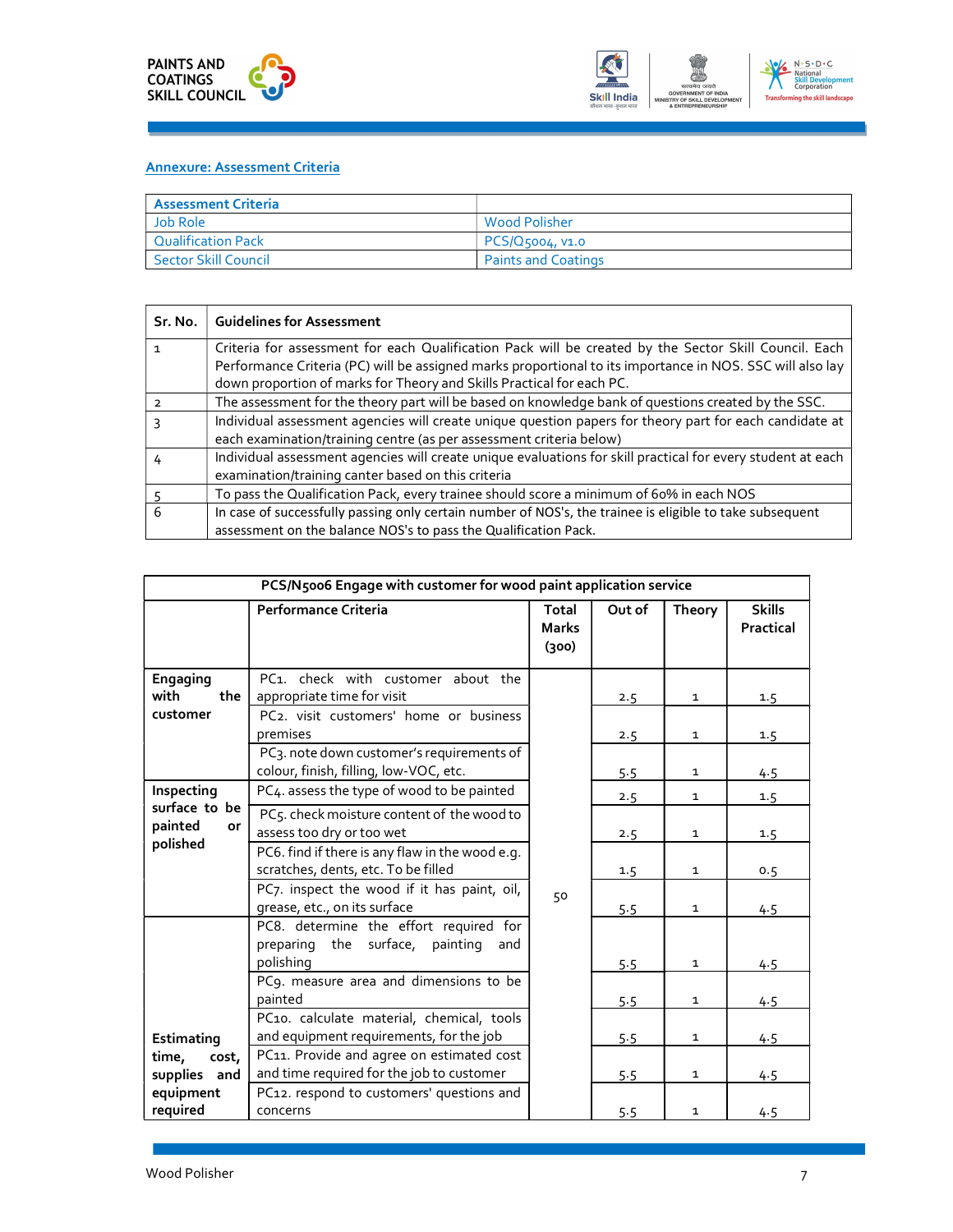





| <b>POINTS</b>                         | <b>ΓΩ</b> | - -<br>ᅩ | - - |
|---------------------------------------|-----------|----------|-----|
| <b>POINTS</b><br><b>TOTAL</b><br>. n. |           |          | 50  |

|                                                       | <b>Performance Criteria</b>                                                                                     | <b>Total</b><br><b>Marks</b><br>(300) | Out of | <b>Theory</b> | <b>Skills</b><br><b>Practical</b> |
|-------------------------------------------------------|-----------------------------------------------------------------------------------------------------------------|---------------------------------------|--------|---------------|-----------------------------------|
|                                                       | PC1.<br>clean the wood surface                                                                                  |                                       | 2.0    | 0.0           | 2.0                               |
| <b>PCS/N5007</b><br>Prepare<br>and<br>paint or polish | PC <sub>2</sub><br>sand the wood surface with sand<br>paper to remove any paint, grease etc from<br>the surface | 50                                    | 7.0    | 0.5           | 6.5                               |
| the<br>wooden<br>surface                              | apply wood filler to fill any holes,<br>PC <sub>3</sub> .<br>dents etc                                          |                                       | 4.0    | 0.5           | 3.5                               |
|                                                       | sand the wood surface to a<br>PC4.<br>required smoothness level                                                 |                                       | 6.0    | 0.5           | 5.5                               |
|                                                       | wipe-off the dust or residue from<br>PC <sub>5</sub> .<br>the surface                                           |                                       | 2.5    | 0.0           | 2.5                               |
|                                                       | Tape off any parts of the wood<br>PC6.<br>that need not to be painted                                           |                                       | 2.5    | 0.5           | 2.0                               |
|                                                       | apply primer on the wood surface<br>PC7.                                                                        |                                       | 5.0    | 0.5           | 4.5                               |
|                                                       | mix paint, thinner and hardener as<br>PC8.<br>per company standards                                             |                                       | 5.5    | 1.0           | 4.5                               |
|                                                       | PC <sub>9</sub><br>apply paint on the wood surface<br>with brush/spray machine                                  |                                       | 7.0    | 1.0           | 6.0                               |
|                                                       | apply sealer or clear topcoat on the<br>PC10.<br>paint                                                          |                                       | 2.5    | 0.5           | 2.0                               |
|                                                       | provide required finish to the<br>PC11.<br>surface                                                              |                                       | 6.0    | 0.5           | 5.5                               |
|                                                       | <b>POINTS</b>                                                                                                   |                                       | 50     | 5.5           | 44.5                              |
|                                                       | <b>TOTAL POINTS</b>                                                                                             |                                       |        |               | 50                                |

|                                                                                                   | <b>Performance Criteria</b>                                                                                                                                                                                                                                                                                                                                                                                                                                                                                                                                                                                                          | <b>Total</b><br><b>Marks</b><br>(300) | Out of                                    | <b>Theory</b>                   | <b>Skills</b><br>Practical           |
|---------------------------------------------------------------------------------------------------|--------------------------------------------------------------------------------------------------------------------------------------------------------------------------------------------------------------------------------------------------------------------------------------------------------------------------------------------------------------------------------------------------------------------------------------------------------------------------------------------------------------------------------------------------------------------------------------------------------------------------------------|---------------------------------------|-------------------------------------------|---------------------------------|--------------------------------------|
| <b>PCS/N5012</b><br><b>Conduct</b><br>entrepreneurial<br>activities for<br>decorative<br>painting | PC1.<br>survey the local area for nearby<br>projects: commercial or residential to identify<br>prospective customers<br>understand new market trends to<br>PC <sub>2</sub> .<br>provide updated service to customers<br>understand fluctuation in demand<br>PC <sub>3</sub> .<br>depending on seasons, festivals, etc. and plan<br>the revenue and costs accordingly<br>distribute pamphlets in targeted areas<br>PC4.<br>PC5.<br>advertise in local directories<br>PC6.<br>put small boards near dealer shops<br>and give them their visiting card<br>build customer loyalties to receive<br><b>PC7.</b><br>word-of-mouth publicity | 50                                    | 3<br>3<br>$\mathcal{P}$<br>$\overline{2}$ | 1.5<br>0.5<br>0.5<br>0.5<br>0.5 | 1.5<br>2<br>1.5<br>1.5<br>1.5<br>2.5 |
|                                                                                                   | PC8<br>build good relations with dealers in<br>local area                                                                                                                                                                                                                                                                                                                                                                                                                                                                                                                                                                            |                                       | 3                                         | 0.5                             | 2.5                                  |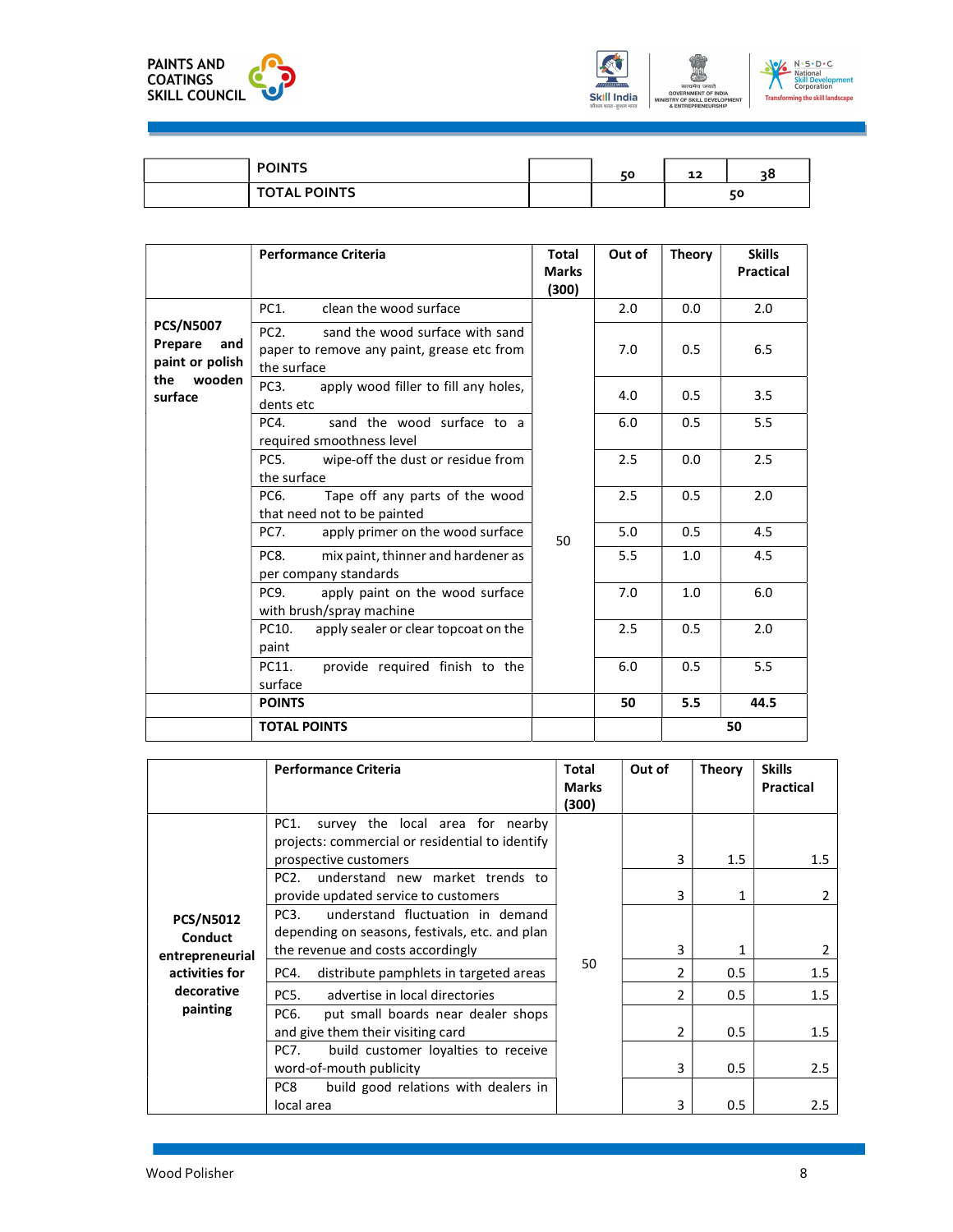





| <b>TOTAL POINTS</b>                                                           |    |      | 50             |
|-------------------------------------------------------------------------------|----|------|----------------|
| <b>POINTS</b>                                                                 | 50 | 15.5 | 34.5           |
| helpers or painters, as stipulated                                            | 3  |      | $\overline{2}$ |
| PC18. pay minimum wages and benefits to                                       |    |      |                |
| child labour prohibition                                                      | 3  |      | 2              |
| PC17. ensure compliance of norms related to                                   |    |      |                |
| PC16. ensure compliance of rules related to<br>payment of taxation and duties | 3  |      | 2              |
| stipulated by local bodies or authorities                                     | 3. |      | $\overline{2}$ |
| PC15. comply with workplace safety as                                         |    |      |                |
| PC14. must be able to manage competitive<br>pricing after reasonable profit   | 3  |      | 2              |
| in order check profit margin regularly                                        | 3  |      | 2              |
| PC13. keep book for the day, week or month                                    |    |      |                |
| helpers or painters                                                           | 3  | 1.5  | 1.5            |
| PC12. account for daily wages to be paid to                                   |    |      |                |
| executed                                                                      | 3  |      | 2              |
| PC11. maintain accounts for the orders                                        |    |      |                |
| use machine for it                                                            | 2  | 0.5  | 1.5            |
| PC10. take cash, count and return change or                                   |    |      |                |
| generate bill for the services provided<br>PC9.                               |    | 0.5  | 2.5            |

|                           | <b>Performance Criteria</b>                                                                        | <b>Total</b><br><b>Marks</b><br>(300) | Out of | <b>Theory</b> | <b>Skills</b><br><b>Practical</b> |
|---------------------------|----------------------------------------------------------------------------------------------------|---------------------------------------|--------|---------------|-----------------------------------|
|                           | PC1. receive job order and instructions from<br>reporting superior                                 |                                       | 0.5    | 0.0           | 0.5                               |
|                           | PC2. understand the work output<br>requirements, targets, performance indicators<br>and incentives |                                       | 2.0    | 0.5           | 1.5                               |
|                           | PC3. deliver quality work on time and report<br>any anticipated reasons for delays                 |                                       | 2.0    | 0.5           | 1.5                               |
| <b>PCS/N9901</b>          | PC4. escalate unresolved problems or<br>complaints to the relevant senior                          |                                       | 2.0    | 0.5           | 1.5                               |
|                           | PC5. communicate maintenance and repair<br>schedule proactively to the superior                    |                                       | 2.0    | 0.5           | 1.5                               |
| Coordinate                | PC6, receive feedback on work standards                                                            |                                       | 1.0    | 0.0           | 1.0                               |
| with colleagues<br>and/or | PC7. document the completed work schedule<br>and handover to the superior                          | 50                                    | 2.0    | 0.5           | 1.5                               |
| customers                 | PC8. exhibit trust, support and respect to all<br>the colleagues in the workplace                  |                                       | 1.0    | 0.25          | 0.75                              |
|                           | PC9, aim to achieve smooth workflow                                                                |                                       | 2.0    | 0.5           | 1.5                               |
|                           | PC10. help and assist colleagues with<br>information and knowledge                                 |                                       | 1.0    | 0.0           | 1.0                               |
|                           | PC11. seek assistance from the colleagues<br>when required                                         |                                       | 1.0    | 0.25          | 0.75                              |
|                           | PC12. identify the potential and existing<br>conflicts with the colleagues and resolve             |                                       | 1.0    | 0.25          | 0.75                              |
|                           | PC13. pass on essential information to other<br>colleagues on timely basis                         |                                       | 1.0    | 0.0           | 1.0                               |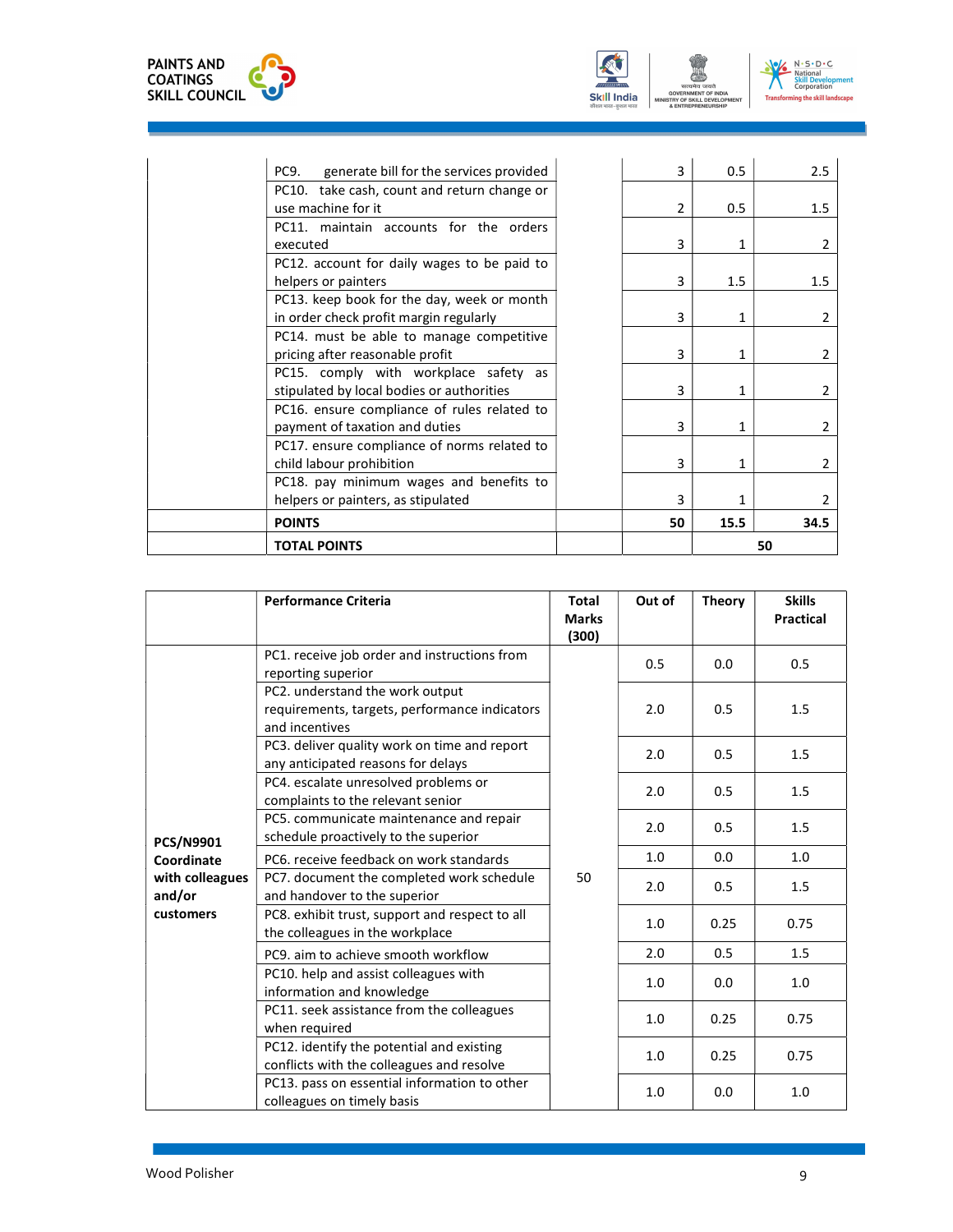





| 0.5<br>2.0<br>1.5<br>disciplined behaviours to the colleagues<br>PC15. interact with colleagues from different<br>functions clearly and effectively on all aspects<br>0.75<br>1.0<br>0.25<br>to carry out the work among the team and<br>understand the nature of their work<br>PC16. put team over individual goals and multi |     |     | PC14. maintain the etiquette, use polite<br>language, demonstrate responsible and |
|--------------------------------------------------------------------------------------------------------------------------------------------------------------------------------------------------------------------------------------------------------------------------------------------------------------------------------|-----|-----|-----------------------------------------------------------------------------------|
|                                                                                                                                                                                                                                                                                                                                |     |     |                                                                                   |
|                                                                                                                                                                                                                                                                                                                                |     |     |                                                                                   |
|                                                                                                                                                                                                                                                                                                                                |     |     |                                                                                   |
|                                                                                                                                                                                                                                                                                                                                |     |     |                                                                                   |
|                                                                                                                                                                                                                                                                                                                                |     |     |                                                                                   |
|                                                                                                                                                                                                                                                                                                                                |     |     |                                                                                   |
|                                                                                                                                                                                                                                                                                                                                |     |     |                                                                                   |
| 2.0<br>0.0<br>2.0                                                                                                                                                                                                                                                                                                              |     |     | task or share work where necessary                                                |
|                                                                                                                                                                                                                                                                                                                                |     |     | supporting the colleagues                                                         |
|                                                                                                                                                                                                                                                                                                                                |     |     | PC17. highlight any errors of colleagues, help                                    |
| 1.0<br>0.25<br>0.75                                                                                                                                                                                                                                                                                                            |     |     | to rectify and ensure quality output                                              |
|                                                                                                                                                                                                                                                                                                                                |     |     | PC18. work with cooperation, coordination,                                        |
|                                                                                                                                                                                                                                                                                                                                |     |     | communication and collaboration, with                                             |
| 1.0<br>0.0<br>1.0                                                                                                                                                                                                                                                                                                              |     |     | shared goals and supporting each other's                                          |
|                                                                                                                                                                                                                                                                                                                                |     |     | performance                                                                       |
|                                                                                                                                                                                                                                                                                                                                |     |     | PC19. ask more questions to the customers                                         |
| 0.75<br>1.0<br>0.25                                                                                                                                                                                                                                                                                                            |     |     | and identify their needs                                                          |
|                                                                                                                                                                                                                                                                                                                                |     |     | PC20. possess strong knowledge on the                                             |
| 2.0<br>0.5<br>1.5                                                                                                                                                                                                                                                                                                              |     |     | product, services and market                                                      |
|                                                                                                                                                                                                                                                                                                                                |     |     | PC21. brief the customers clearly on potential                                    |
| 1.0<br>0.25<br>0.75                                                                                                                                                                                                                                                                                                            |     |     | costs and hazards                                                                 |
|                                                                                                                                                                                                                                                                                                                                |     |     | PC22. communicate with the customers in a                                         |
| 1.0<br>0.25<br>0.75                                                                                                                                                                                                                                                                                                            |     |     | polite, professional and friendly manner                                          |
|                                                                                                                                                                                                                                                                                                                                |     |     | PC23. build effective but impersonal                                              |
| 0.5<br>0.25<br>0.25                                                                                                                                                                                                                                                                                                            |     |     | relationship with the customers                                                   |
|                                                                                                                                                                                                                                                                                                                                |     |     | PC24. ensure the appropriate language and                                         |
| 1.0<br>0.25<br>0.75                                                                                                                                                                                                                                                                                                            |     |     | tone are used with customers                                                      |
|                                                                                                                                                                                                                                                                                                                                |     |     | PC25. listen actively and have a two-way                                          |
| 1.0<br>0.25<br>0.75                                                                                                                                                                                                                                                                                                            |     |     | communication                                                                     |
|                                                                                                                                                                                                                                                                                                                                |     |     | PC26. be sensitive to the gender, cultural and                                    |
| 1.0<br>0.25<br>0.75                                                                                                                                                                                                                                                                                                            |     |     | social differences such as modes of greeting,                                     |
|                                                                                                                                                                                                                                                                                                                                |     |     | formality, etc.                                                                   |
|                                                                                                                                                                                                                                                                                                                                |     |     | PC27. understand the customer expectations                                        |
| 2.0<br>0.5<br>1.5                                                                                                                                                                                                                                                                                                              |     |     | correctly and provide the appropriate                                             |
|                                                                                                                                                                                                                                                                                                                                |     |     | products and services                                                             |
|                                                                                                                                                                                                                                                                                                                                |     |     | PC28. understand the customer dissatisfaction                                     |
| 2.0<br>0.5<br>1.5                                                                                                                                                                                                                                                                                                              |     |     | and address or escalate their complaints                                          |
|                                                                                                                                                                                                                                                                                                                                |     |     | effectively                                                                       |
| 1.0<br>0.75                                                                                                                                                                                                                                                                                                                    |     |     | PC29. maintain a positive, sensible and                                           |
| 0.25                                                                                                                                                                                                                                                                                                                           |     |     | cooperative manner all time                                                       |
|                                                                                                                                                                                                                                                                                                                                |     |     | PC30. ensure to maintain a proper body                                            |
| 1.0<br>0.25<br>0.75                                                                                                                                                                                                                                                                                                            |     |     | language, dress code, gestures and etiquettes                                     |
|                                                                                                                                                                                                                                                                                                                                |     |     | towards the customers                                                             |
|                                                                                                                                                                                                                                                                                                                                |     |     | PC31. avoid interrupting the customers while                                      |
| 1.0<br>0.0<br>1.0                                                                                                                                                                                                                                                                                                              |     |     | they talk                                                                         |
| 0.0<br>1.0                                                                                                                                                                                                                                                                                                                     |     |     | PC32. ensure to avoid negative questions and                                      |
| 1.0                                                                                                                                                                                                                                                                                                                            |     |     | statements to the customers                                                       |
|                                                                                                                                                                                                                                                                                                                                |     |     | PC33. inform the customers on any issues or                                       |
|                                                                                                                                                                                                                                                                                                                                | 0.5 | 2.0 | problems before hand and also on the                                              |
| 1.5                                                                                                                                                                                                                                                                                                                            |     |     | developments involving them                                                       |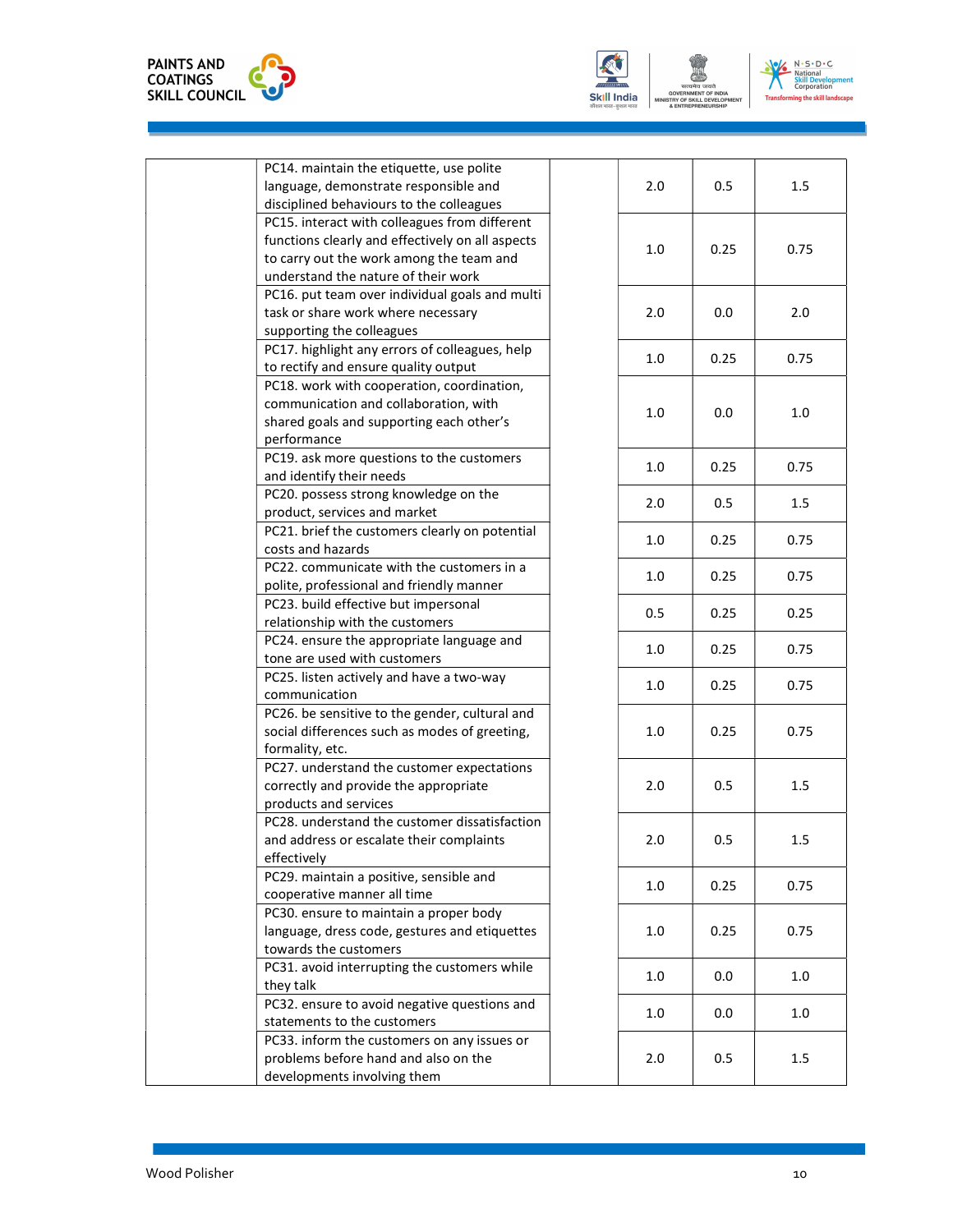





| <b>POINTS</b> | their understanding to what was discussed<br>PC37. explain the terms and conditions clearly    | 2.0<br>50 | 0.5<br>10 | 1.5<br>40 |  |
|---------------|------------------------------------------------------------------------------------------------|-----------|-----------|-----------|--|
|               |                                                                                                |           |           |           |  |
|               |                                                                                                |           |           |           |  |
|               | PC36, seek feedback from the customers on                                                      | 1.0       | 0.0       | 1.0       |  |
| services      | PC35. develop good rapport with the<br>customers and promote other products and                | 2.0       | 0.5       | 1.5       |  |
| apps, etc.    | PC34. ensure to respond back to the customer<br>immediately for their voice messages, e-mails, | 1.0       | 0.0       | 1.0       |  |

|                                                | <b>Performance Criteria</b>                                                                                                                                   | <b>Total</b><br><b>Marks</b><br>(300) | Out of | <b>Theory</b> | <b>Skills</b><br><b>Practical</b> |
|------------------------------------------------|---------------------------------------------------------------------------------------------------------------------------------------------------------------|---------------------------------------|--------|---------------|-----------------------------------|
|                                                | PC1. keep in mind the profiles of expected<br>customers                                                                                                       |                                       | 2.0    | 0.5           | 1.5                               |
|                                                | PC2. understand the target customers and<br>their product/ service quality requirements as<br>defined by the company                                          |                                       | 3.0    | 0.5           | 2.5                               |
|                                                | PC3. receive superior's/ customer feedback<br>regularly                                                                                                       |                                       | 2.0    | 0.0           | 2.0                               |
|                                                | PC4. aim to build a good connect with the<br>customers through quality product/ service                                                                       |                                       | 2.0    | 0.5           | 1.5                               |
|                                                | PC5. keep tab on frequent discussions with<br>regular customers on general likes and<br>dislikes in the market, latest trends, customer<br>expectations, etc. |                                       | 2.0    | 0.5           | 1.5                               |
| <b>PCS/N9902</b><br><b>Maintain</b>            | PC6. receive updates on regular feedbacks<br>from the clients on current service,<br>complaints, and improvements to be made,<br>etc.                         |                                       | 2.0    | 0.5           | 1.5                               |
| standards<br>of<br>product/<br>service quality | PC7. if necessary, compulsively seek customer<br>rating of product/ service in order to help<br>develop a set of regularly improved<br>procedures             | 50                                    | 2.0    | 0.5           | 1.5                               |
|                                                | PC8. demonstrate quality orientation at all<br>level                                                                                                          |                                       | 4.0    | 1.5           | 2.5                               |
|                                                | PC9. aim to gain their long lasting loyalty<br>through satisfaction                                                                                           |                                       | 3.0    | 1.0           | 2.0                               |
|                                                | PC10. ensure 100% customer satisfaction via<br>product/ service quality                                                                                       |                                       | 3.0    | 0.5           | 2.5                               |
|                                                | PC11. treat the customers fairly and with due<br>respect                                                                                                      |                                       | 3.0    | 0.5           | 2.5                               |
|                                                | PC12. focus on executing company's<br>marketing strategies and product<br>development needs                                                                   |                                       | 3.0    | $1.0$         | 2.0                               |
|                                                | PC13. focus on enhancing brand value of<br>company by maintaining or enhancing quality<br>standards                                                           |                                       | 3.0    | 1.0           | 2.0                               |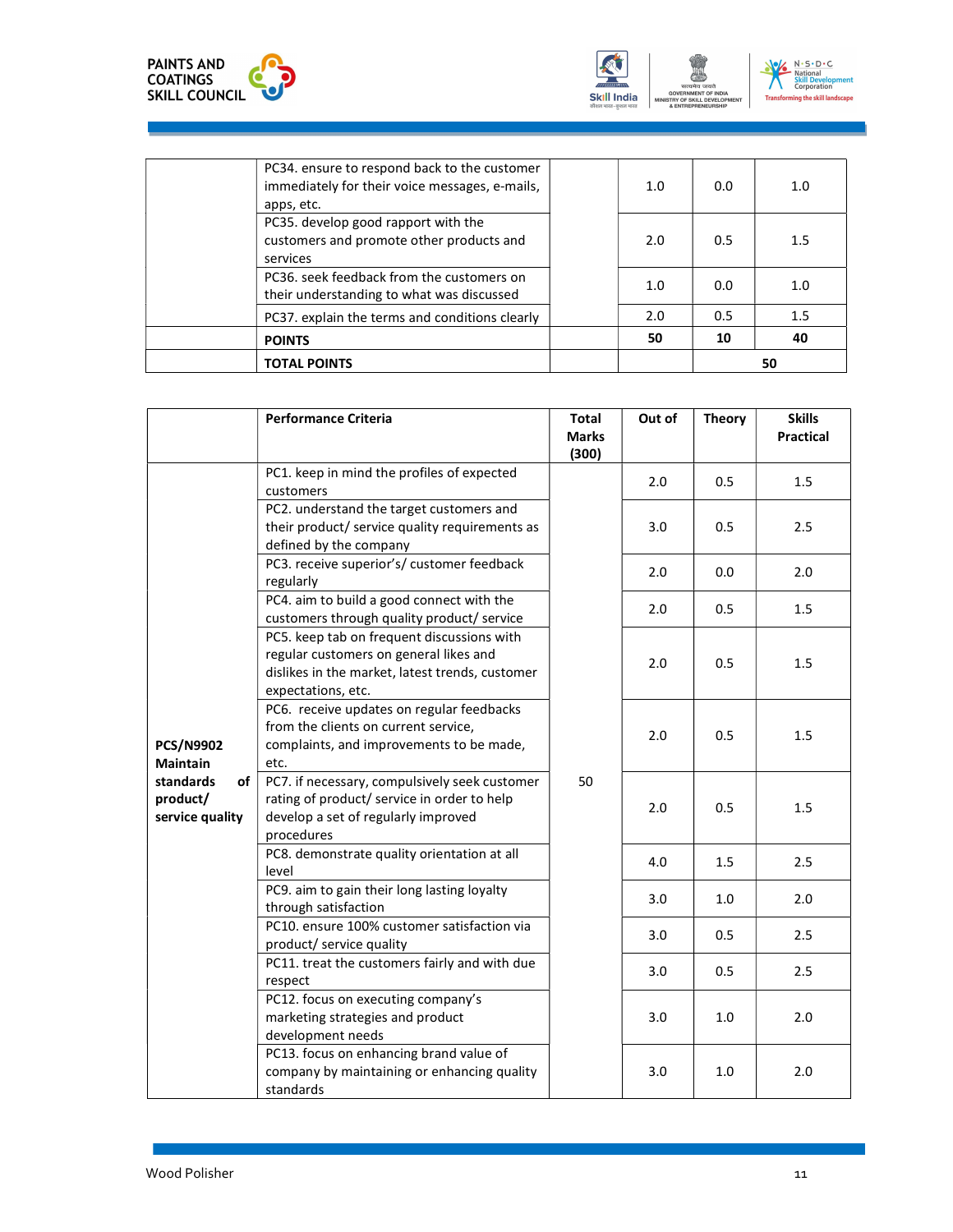





| <b>TOTAL POINTS</b>                                                                   |     |     | 50  |
|---------------------------------------------------------------------------------------|-----|-----|-----|
| <b>POINTS</b>                                                                         | 50  | 13  | 37  |
| advise the customer on alternatives                                                   |     |     |     |
| customer requests, consult with senior and                                            | 2.0 | 0.5 | 1.5 |
| PC20. weigh the cost of fulfilling unscheduled                                        |     |     |     |
| periodically                                                                          |     |     |     |
| satisfaction level to the customers                                                   | 3.0 | 1.0 | 2.0 |
| PC19. offer promotions to improve product                                             |     |     |     |
| customers and focus groups                                                            | 2.0 | 0.5 | 1.5 |
| PC18, maintain close contact with the                                                 |     |     |     |
| senior, especially, the negative feedback                                             | 2.0 | 0.5 | 1.5 |
| PC17. communicate feedback of customer to                                             |     |     |     |
| help improve customer satisfaction                                                    |     |     |     |
| PC16. willingly accept and implement new<br>and innovative products and services that | 3.0 | 1.0 | 2.0 |
| wants                                                                                 |     |     |     |
| PC15. learn to read customers' needs and                                              | 2.0 | 0.5 | 1.5 |
| met                                                                                   |     |     |     |
| PC14. ensure that customer expectations are                                           | 2.0 | 0.5 | 1.5 |

|                                              | <b>Performance Criteria</b>                                                                                                                        | <b>Total</b><br><b>Marks</b><br>(300) | Out of | <b>Theory</b> | <b>Skills</b><br><b>Practical</b> |
|----------------------------------------------|----------------------------------------------------------------------------------------------------------------------------------------------------|---------------------------------------|--------|---------------|-----------------------------------|
|                                              | PC1. assess the various health, safety and<br>environmental hazards in the work areas                                                              |                                       | 1.5    | 0.4           | 1.1                               |
|                                              | PC2. take necessary steps to eliminate or<br>minimize the hazards                                                                                  |                                       | 1.0    | 0.4           | 0.6                               |
|                                              | PC3. analyze the causes of accidents at the<br>workplace                                                                                           |                                       | 1.5    | 0.4           | 1.1                               |
|                                              | PC4. suggest measures to prevent such<br>accidents from taking place                                                                               | 50                                    | 1.5    | 0.4           | $1.1\,$                           |
|                                              | PC5. take preventive measures to avoid risk of<br>burns and other injury due to contact with hot<br>surfaces, gas, fire, hot fluids/ liquids, etc. |                                       | 1.5    | 0.4           | 1.1                               |
| <b>PCS/N9903</b><br><b>Maintain O&amp;HS</b> | PC6. suggest methods to improve the existing<br>safety procedures at the workplace                                                                 |                                       | 1.5    | 0.4           | 1.1                               |
| standards and<br>follow<br>environmental     | PC7. dispose waste in the designated areas<br>safely as per company's policies and rules                                                           |                                       | 1.5    | 0.4           | 1.1                               |
| norms                                        | PC8. maintain appropriate ventilation in the<br>rooms while there is more exposure to paint<br>vapours                                             |                                       | 1.0    | 0.4           | 0.6                               |
|                                              | PC9. avoid dumping unused cans to safeguard<br>the environment                                                                                     |                                       | 1.0    | 0.0           | $1.0\,$                           |
|                                              | PC10, be aware of the locations of fire<br>extinguishers, emergency exits, etc.                                                                    |                                       | 1.0    | 0.4           | 0.6                               |
|                                              | PC11. practice correct emergency procedures                                                                                                        |                                       | 1.5    | 0.4           | 1.1                               |
|                                              | PC12. check and review the storage areas<br>frequently                                                                                             |                                       | 1.5    | 0.4           | 1.1                               |
|                                              | PC13. stack items in an organized way and<br>use safe lifting techniques to reduce risk<br>of                                                      |                                       | 1.5    | 0.4           | 1.1                               |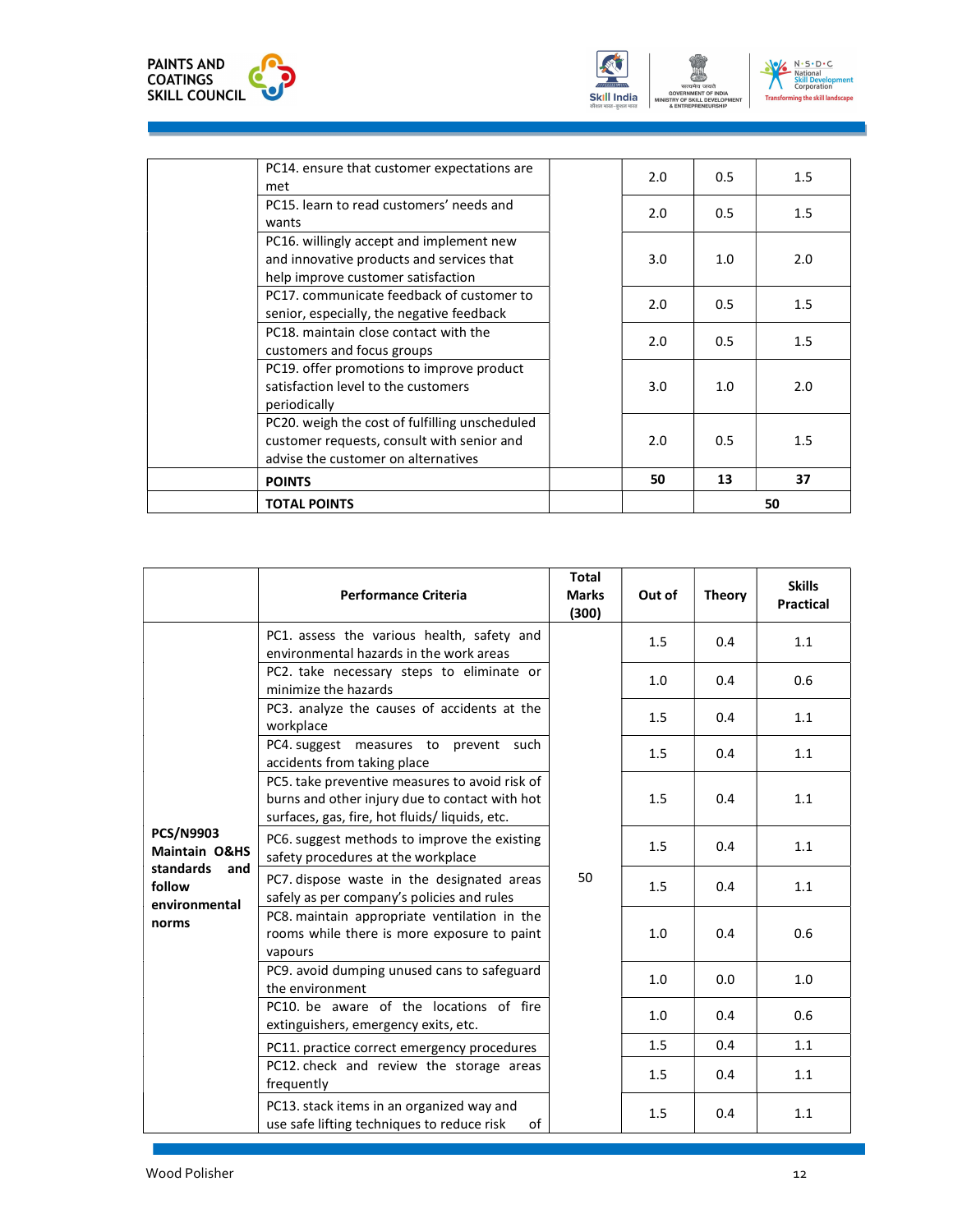



| injuries from handling procedures at the<br>storage areas                                                                                                                                            |     |     |     |
|------------------------------------------------------------------------------------------------------------------------------------------------------------------------------------------------------|-----|-----|-----|
| PC14. ensure to be safe while handling<br>materials, tools, acids, chemicals, equipment,<br>etc.                                                                                                     | 1.0 | 0.4 | 0.6 |
| PC15. store the chemicals and acids in a well-<br>ventilated and locked areas with warning                                                                                                           | 1.5 | 0.4 | 1.1 |
| signs displayed<br>PC16. ensure safe techniques while moving<br>furniture and fixtures                                                                                                               | 1.5 | 0.4 | 1.1 |
| PC17. ensure to reduce risk of injury from use<br>of electrical tools                                                                                                                                | 1.5 | 0.4 | 1.1 |
| PC18. read the manufacturer's manual<br>carefully before use of any equipment                                                                                                                        | 1.0 | 0.0 | 1.0 |
| PC19. unplug the electrical equipment before<br>performing maintenance                                                                                                                               | 1.0 | 0.4 | 0.6 |
| PC20. keep the floors free from oil, water and<br>grease to avoid slippery surface                                                                                                                   | 1.0 | 0.4 | 0.6 |
| PC21. use rubber mats in the places where<br>floors are constantly wet                                                                                                                               | 1.0 | 0.0 | 1.0 |
| PC22. ensure safety from injuries of cuts to<br>loss of fingers, while handling sharp hazardous<br>tools and equipment                                                                               | 1.5 | 0.4 | 1.1 |
| PC23. use flat surfaces, secure holding and<br>protective wear while using such sharp tools                                                                                                          | 1.5 | 0.4 | 1.1 |
| PC24. use health, safety and environmental<br>protection practices for storing, cleaning, and<br>maintaining tools, equipment, and supplies                                                          | 1.5 | 0.4 | 1.1 |
| PC25. practice ergonomic lifting, bending, or<br>moving equipment and supplies                                                                                                                       | 1.5 | 0.4 | 1.1 |
| PC26. identify<br>for<br>the<br>requirement<br>maintaining environmental norms                                                                                                                       | 1.0 | 0.4 | 0.6 |
| PC27. comply with the environmental safety<br>norms while on work to prevent accidents and<br>health hazards                                                                                         | 1.0 | 0.4 | 0.6 |
| PC28. follow company policies and rules<br>regarding use of hazardous materials to avoid<br>health, safety and environmental impacts<br>caused by them                                               | 1.0 | 0.4 | 0.6 |
| PC29. ensure the employees have access to<br>first aid kit when needed                                                                                                                               | 1.0 | 0.0 | 1.0 |
| PC30. ensure all equipment and tools are<br>stored and maintained properly and safe to<br>use                                                                                                        | 1.0 | 0.4 | 0.6 |
| PC31. ensure to use personal protective<br>equipment and safety gear such as gloves,<br>mask, headwear, footwear, glasses, goggles,<br>etc. for specific tasks and work conditions<br>where required | 1.5 | 0.4 | 1.1 |
| PC32. ensure to display safety signs at places<br>where necessary for people to be cautious                                                                                                          | 1.5 | 0.4 | 1.1 |